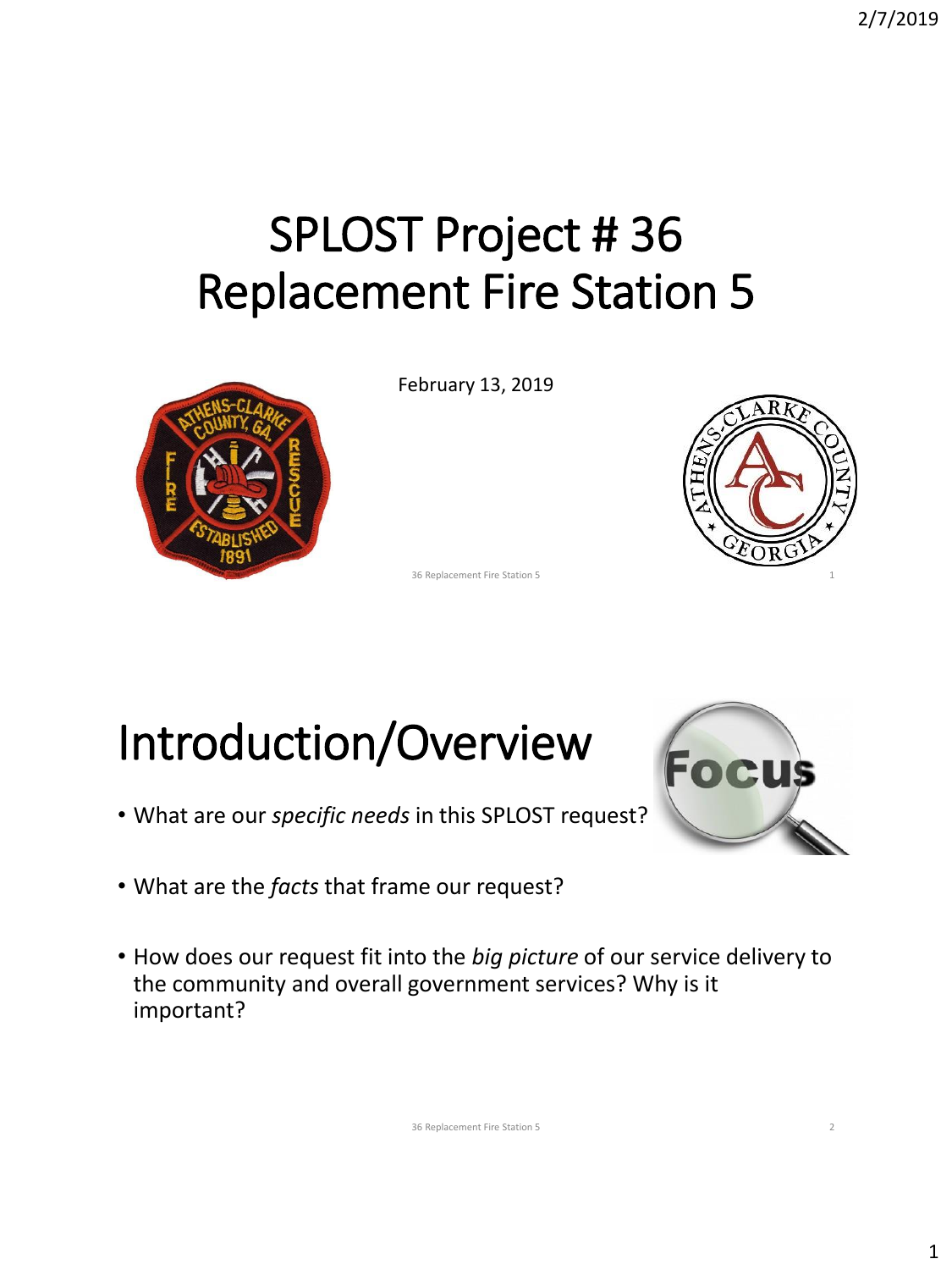## Objective & Goals

To build a safe, environmentally friendly, operationally effective facility to house firefighters in the area of the current fire station by 2022.

#### Goals:

- Meet or exceed local/state/national safety codes/standards
- Meet or exceed LEED standards
- Design to meet current and future use
- Maintain or improve response times on the East side by appropriate site selection
- Design for use by male and female firefighters
- Address firefighter fitness & cancer prevention best practices in design and use
- Include a community/training room for consistent service delivery

36 Replacement Fire Station 5 3

## Fire Station 5 Now

**Age**: Current 7,036 square foot facility located at 1090 Whit Davis Road was constructed in 1974 (44 years old, used 24/7/365)

**Space/Capability**: The allocation of current space is inadequate for the number of personnel assigned. There is a lack of male/female living design. There is currently no community/training room at the fire station. The kitchen is undersized and there is no exercise room. The FF gear storage is inadequate.

**Inefficiency**: The facility needs to be replaced due to inefficient facility systems (energy use), lack of space

**Safety**: Lack of fire safety protection systems and bay door safety sensors, slide pole opening is a risk

**FF Recruiting/Retention**: The current facility is not a positive





4

36 Replacement Fire Station 5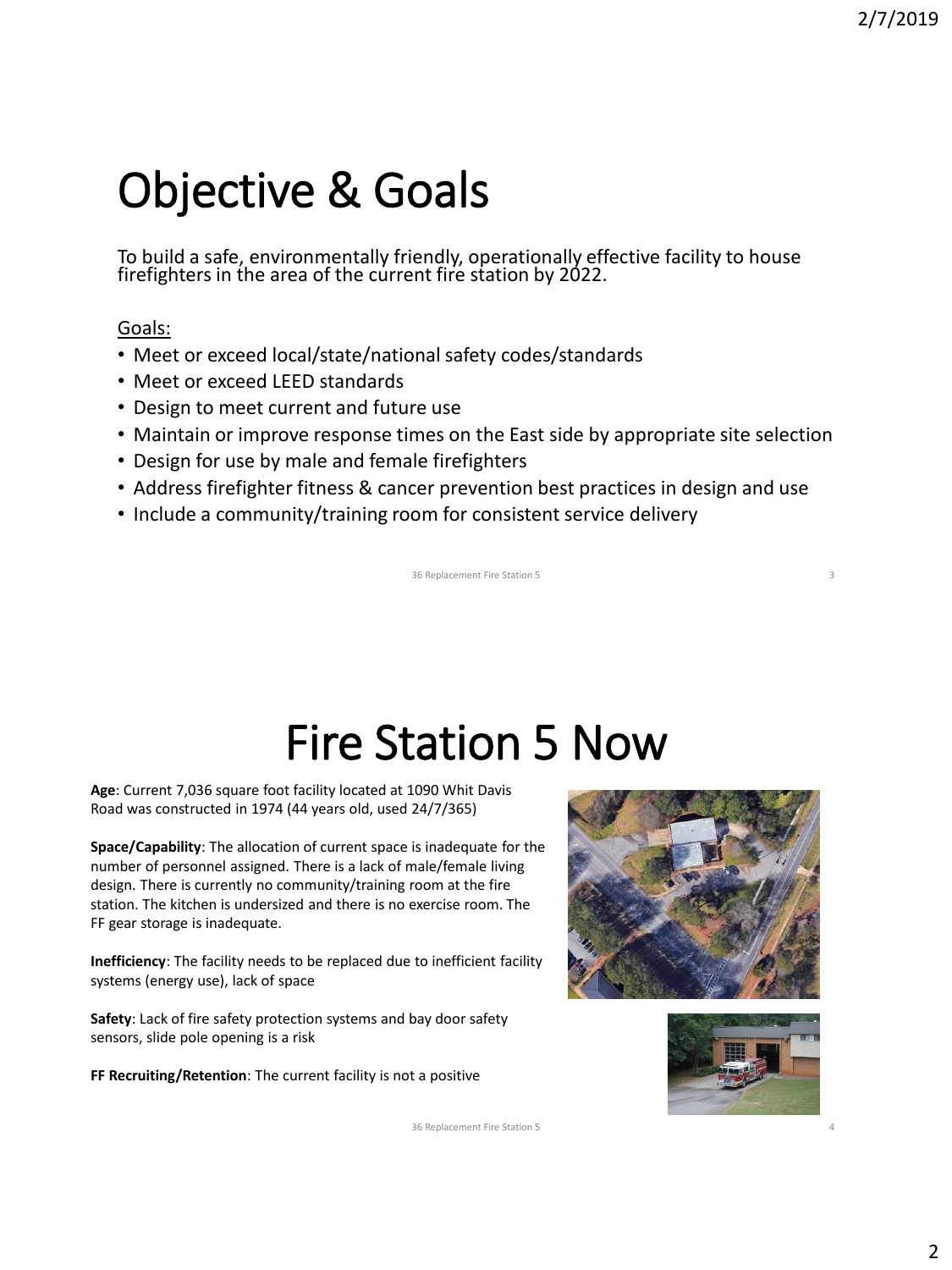#### Fire Station 5



36 Replacement Fire Station 5

#### Fire Station 5









36 Replacement Fire Station 5



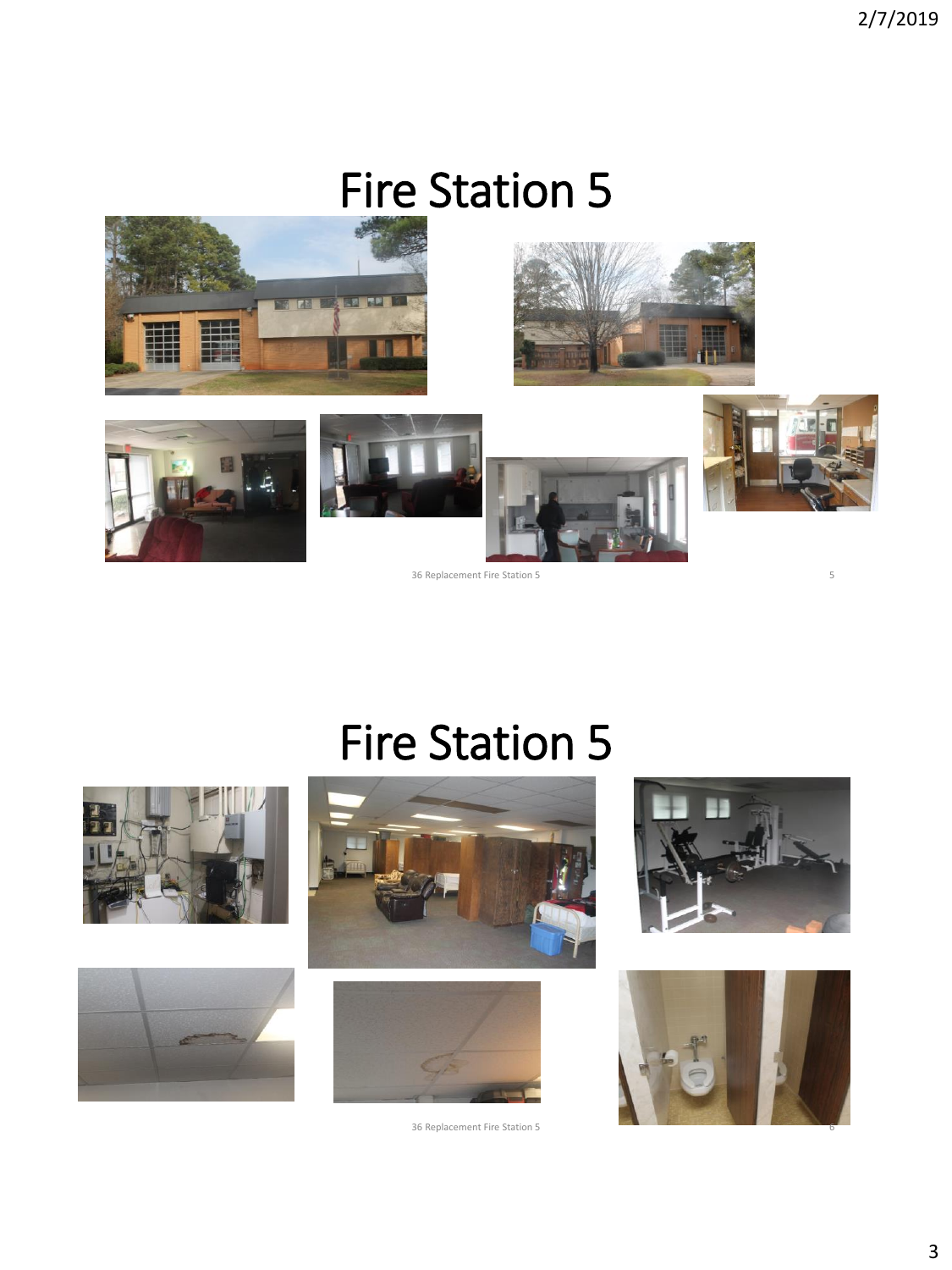#### Station 5 Needs

- Male/Female firefighter living accommodations
- Adequate size kitchen area
- Exercise room
- Community/Training Room
- Personal Protective Equipment storage area
- Additional overall storage space



36 Replacement Fire Station 5

#### Project Description

**Size**: 10,800 square foot three bay fire department facility

**Location**: East side of Athens-Clarke County (near current location)

**Fire Station to include**: Fire Station, Community/Training Room

**Looking Forward**: It will be designed/built with adequate space for current and future expansion.

**Life Expectancy**: 35 to 50 years

**Estimated Cost:** \$6,400,000

**Leadership in Energy and Environmental Design compliance**: This facility will be built in compliance with LEED standards

36 Replacement Fire Station 5

8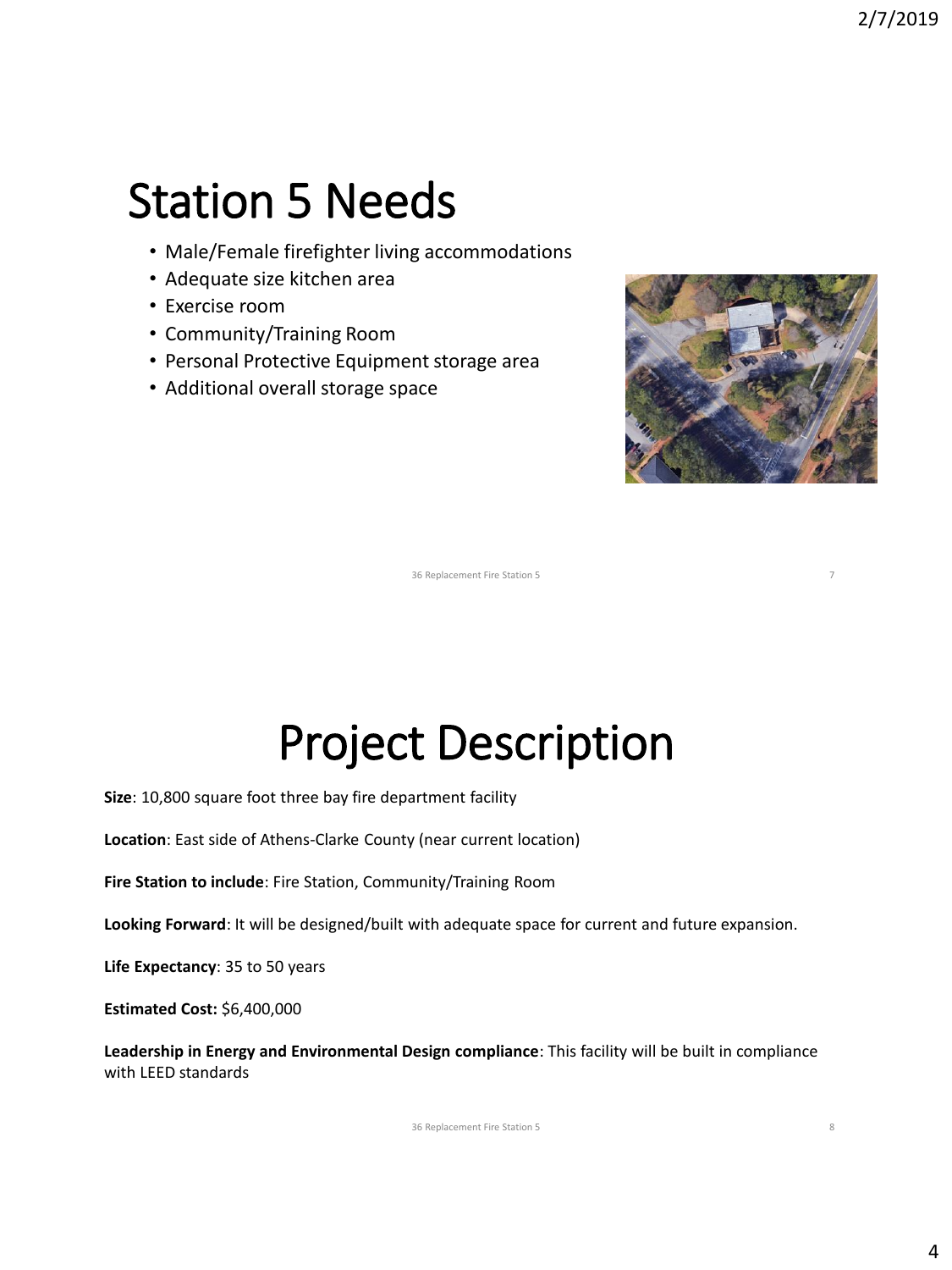#### Location/Other Factors

- Location can't negatively impact response times & our ISO rating
- Traffic flow will be a consideration for response times
- Grade of the property will be a consideration for response times
- Proximity to Fire Station 7 and Clarke County border
- Potential to use currently owned ACCGOV property in area



36 Replacement Fire Station 5

## Proposed Fire Station 5



36 Replacement Fire Station 5